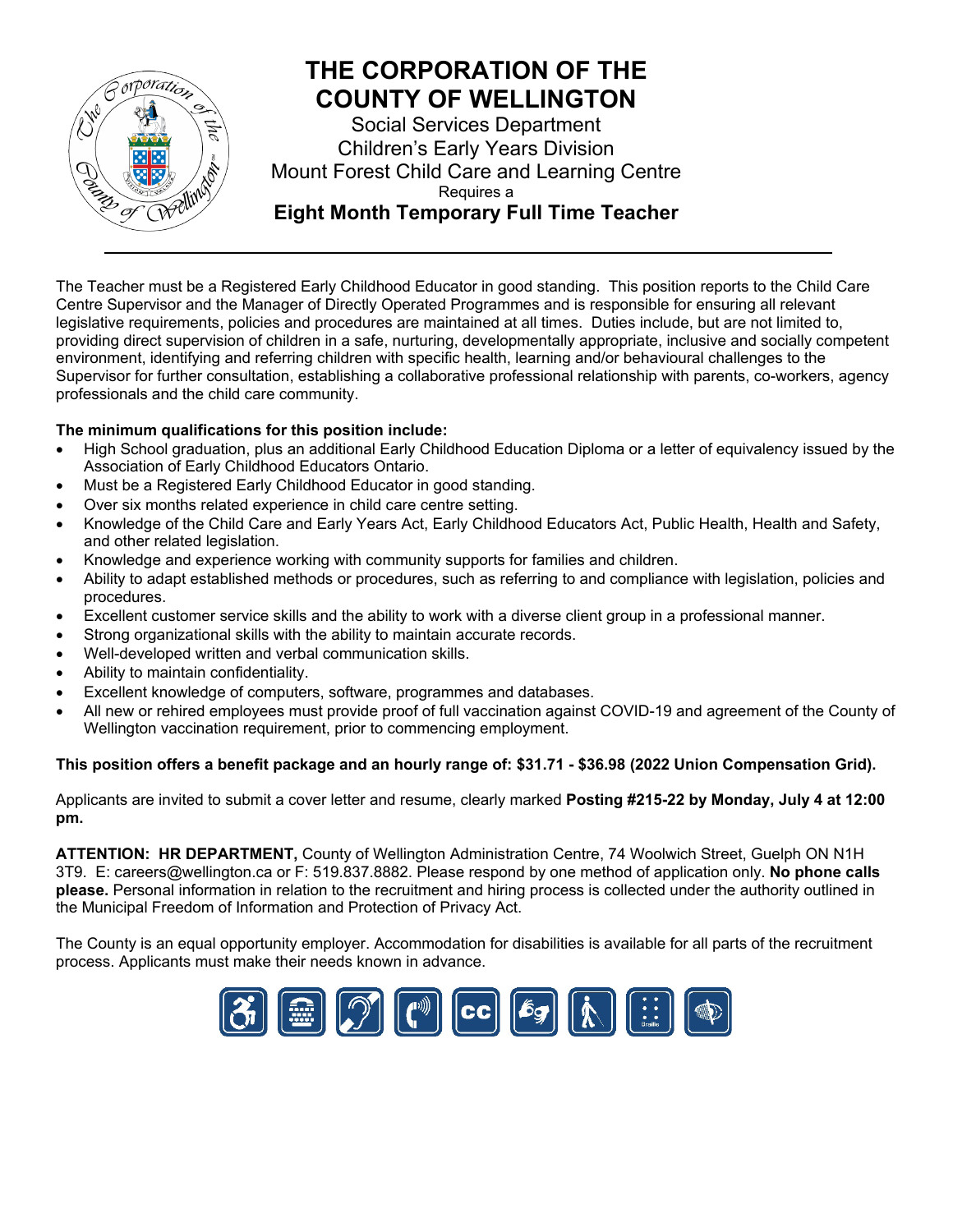

# **COUNTY OF WELLINGTON**

## **POSITION DESCRIPTION**

| <b>Title: Teacher</b>              | <b>Reports to: Child Care Centre Supervisor</b> |
|------------------------------------|-------------------------------------------------|
| <b>Department: Social Services</b> | <b>Division: Children's Early Years</b>         |
| <b>Effective: September 2002</b>   | <b>Revised: August 2021</b>                     |

## **BASIC FUNCTION:**

The Teacher must be a Registered Early Childhood Educator in good standing. This position reports to the Child Care Centre Supervisor and the Manager of Directly Operated Programmes and is responsible for ensuring all relevant legislative requirements, policies and procedures are maintained at all times. Duties include, but are not limited to, providing direct supervision of children in a safe, nurturing, developmentally appropriate, inclusive and socially competent environment, identifying and referring children with specific health, learning and/or behavioural challenges to the Supervisor for further consultation, establishing a collaborative professional relationship with parents, co-workers, agency professionals and the child care community.

## **PRINCIPAL RESPONSIBILITIES:**

Under the guidance of the Child Care Supervisor, the Teacher has the following duties and responsibilities:

- Have a working knowledge of relevant legislation and the ability to interpret when required.
- Maintain membership of the College of Early Childhood Education in good standing and upholds its Standards of Practice.
- Conduct consistent Behaviour Guidance in accordance of the Child Care and Early Years Act and County of Wellington Child Care Services policies.
- Provide an inclusive programme and environment that honours diversity, equity and partnerships.
- Support families in their roles as parents and provide a solution focused approach when working through challenges.
- Ensure all corporate and centre policies and procedures are being met.
- Provide direct supervision of children at all times.
- Have a thorough knowledge of child development for children ages birth to 4 years.
- Plan, implement and assess developmentally appropriate learning opportunities in keeping with the emergent curriculum philosophy.
- Clearly and effectively complete daily written documentation for files and parents.
- Monitor children's health and wellbeing, report concerns to Supervisor and parents/guardians and maintain a record of such.
- Monitor for potential health outbreaks and follow direction of Public Health and Supervisor during outbreaks.
- Administer first aid and children's medication when required and maintain accurate records of such.
- Respond to emergency situations including anaphylactic procedures, medical issues and dealing with challenging clients.
- Maintain a record of children's learning, interests and developmental goals and milestones using documentation panels/webs/charts and children's portfolios.
- Record any changes in schedule or programme.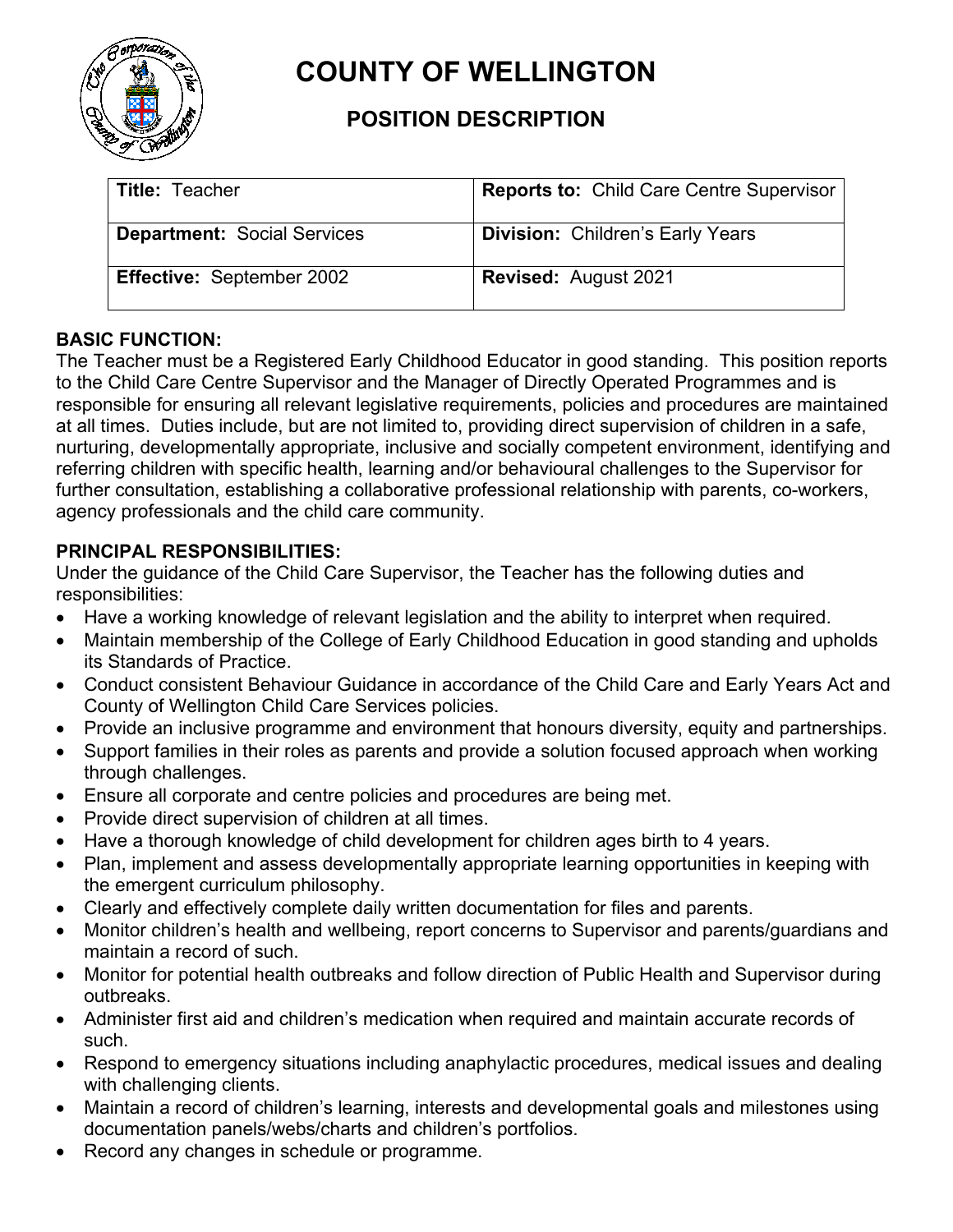- Assess the resources necessary to adapt the early learning environment to suit the child.
- Identify and refer children with specific health and/or developmental challenges.
- Organize play areas, equipment and materials to create an interesting, welcoming, safe and developmentally appropriate environment for children.
- Communicate effectively and professionally with children, parents/guardians, co-workers, support staff and students.
- Plan, organize, schedule and participate in parent/guardian interviews and attend case conference meetings as required.
- Consult with the child care community to maintain and improve the Child Care Services Plan.
- Mentor, supervise and evaluate Student Teachers.
- Attend monthly staff meetings (after hours).
- Participate in programme evaluation, action plans and problem solving as required.
- Follow sanitary practices.
- Attend relevant professional development activities such as workshops, conferences and courses.

## **ACCOUNTABILITY:**

Actions in this position could result in significant loss of time or resources and cause some embarrassment within the department. Must be able to provide constant supervision to ensure the safe wellbeing of children in your care at all times.

## **PHYSICAL EFFORT AND WORKING CONDITIONS:**

- Physical activity is heavy and of intermediate duration, such as stooping, kneeling, crouching, lifting, carrying and running.
- Work is performed in an environment with regular exposure to minor conditions such as noise, interruption, inclement weather and bodily fluids.

#### **CONTACTS:**

This position deals with requests, settles complaints and clarifies information with the following: **Internal:** Social Services Staff at all levels.

**External:** Children, Parents/Guardians/Families, Agencies, Community Services, Students, Volunteers, Municipal and Provincial Staff.

#### **MINIMUM QUALIFICATIONS:**

- High School graduation, plus an additional Early Childhood Education Diploma or a letter of equivalency issued by the Association of Early Childhood Educators Ontario.
- Must be a Registered Early Childhood Educator in good standing.
- Over six months related experience in child care centre setting.
- Knowledge of the Child Care and Early Years Act, Early Childhood Educators Act, Public Health, Health and Safety, and other related legislation.
- Knowledge and experience working with community supports for families and children.
- Ability to adapt established methods or procedures, such as referring to and compliance with legislation, policies and procedures.
- Excellent customer service skills and the ability to work with a diverse client group in a professional manner.
- Strong organizational skills with the ability to maintain accurate records.
- Well-developed written and verbal communication skills.
- Ability to maintain confidentiality.
- Excellent knowledge of computers, software, programmes and databases.

#### **CONDITIONS OF EMPLOYMENT:**

• Police Vulnerable Sector Check (upon hire and every five years thereafter)